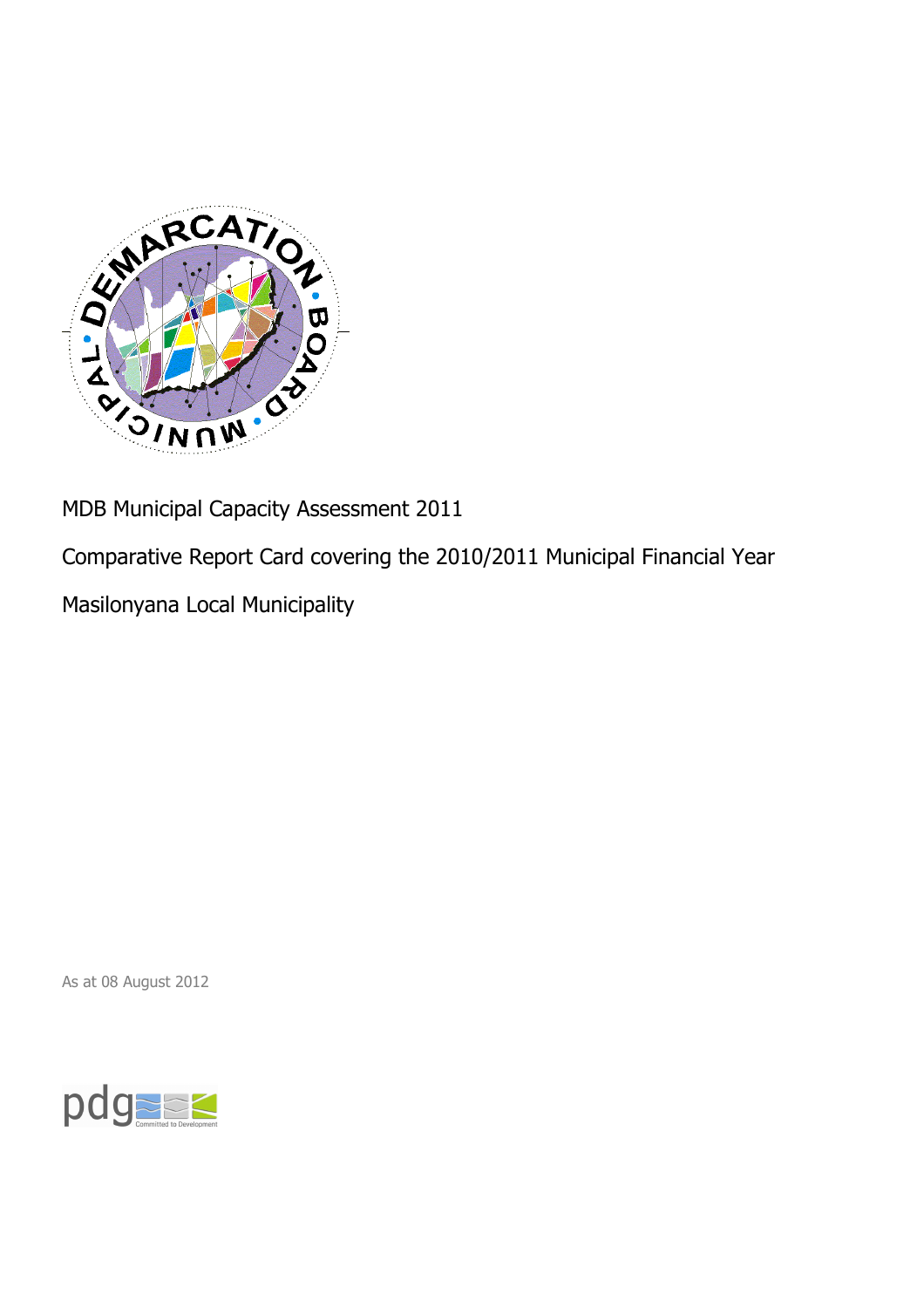## Section 1: General Information

| Name of Municipality:      | Masilonyana Local Municipality |
|----------------------------|--------------------------------|
| MDB Code:                  | <b>FS181</b>                   |
| Name of Municipal Manager: | Mr Mpakane                     |
| Address:                   | PO Box 8, THEUNISSEN, 9410     |
| Telephone Number:          | $(057)$ 733 0106               |
| Email Address:             | mpho@masilo.co.za              |
| Website Address:           | www.masilonyana.localgov.za    |

# **Introduction**

The MDB's Municipal Capacity Assessments 2011 aims to collect and analyse capacity information from all municipalities in the country. A key output of the assessments is the development and distribution of a Comparative Report Card to each municipality. This document represents Masilonyana Local Municipality's Comparative Report Card and provides useful analytical comparisons of capacity between Masilonyana Local Municipality and the average across all municipalities in the same municipal category.

For the purposes of Capacity Assessments, municipalities are divided into the following 7 categories which are essentially sub-categories of the A, B and C categories identified in the constitution:

- A: Metros (8 municipalities)
- B1: Secondary cities: the local municipalities with the largest budgets (19 municipalities)
- B2: Local municipalities with a large town as core (27 municipalities)
- B3: Local municipalities with small towns, with relatively small population and significant proportion of urban population but with no large town as core (110 municipalities)
- B4: Local municipalities which are mainly rural with communal tenure and with, at most, one or two small towns in their area (70 municipalities)
- C1: District municipalities which are not water services authorities (23 municipalities)
- C2: District municipalities which are water services authorities (21 municipalities)

It should be noted that the categorisations have been widely used by DCoG and National Treasury for analytical purposes. These categorisations primarily serve to illustrate the structure of local government and assess the impact of policy decisions.

Using this methodology, Masilonyana is categorised as a Category B3 municipality. The average for this report card is calculated based on the data received from a total of 110 municipalities in this municipal category this year.

### Reporting period and data sources

This Report Card covers the 2010/2011 Municipal Financial Year and largely relies on data from the following sources:

| Source                                                               | Year    | Custodian                   | Specific data used in this assessment                                     |
|----------------------------------------------------------------------|---------|-----------------------------|---------------------------------------------------------------------------|
| Completed MDB Municipal Capacity Assessment<br><b>Ouestionnaires</b> | 2010/11 | Municipalities directly     | All                                                                       |
| Local Government Budget and Expenditure<br>Database                  | 2010/11 | <b>National Treasury</b>    | Operating budget and expenditure<br>data (pre-audited as at 30 June 2012) |
| Blue Drop and Green Reports for Water Services<br>Authorities        | 2010/11 | Department of Water Affairs | Blue Drop and Green Scores                                                |
| <b>Community Survey</b>                                              | 2007    | Statistics South Africa     | Household and population figures<br>(contextual data)                     |

Much of the data reflected in this report is drawn from the municipality's own completed Capacity Assessments questionnaire. Should any data reported here appear to be incorrect please inform us by sending an email to [capacity@pdg.co.za](mailto:capacity@pdg.co.za). In your email specify the municipality's details, relevant question numbers in the questionnaire and the corrections to be made.

## Section 2: Contextual Information

|                        | Masilonvana | Average for Category B3 |
|------------------------|-------------|-------------------------|
| Operating Expenditure: | No data     | R 137 758 817           |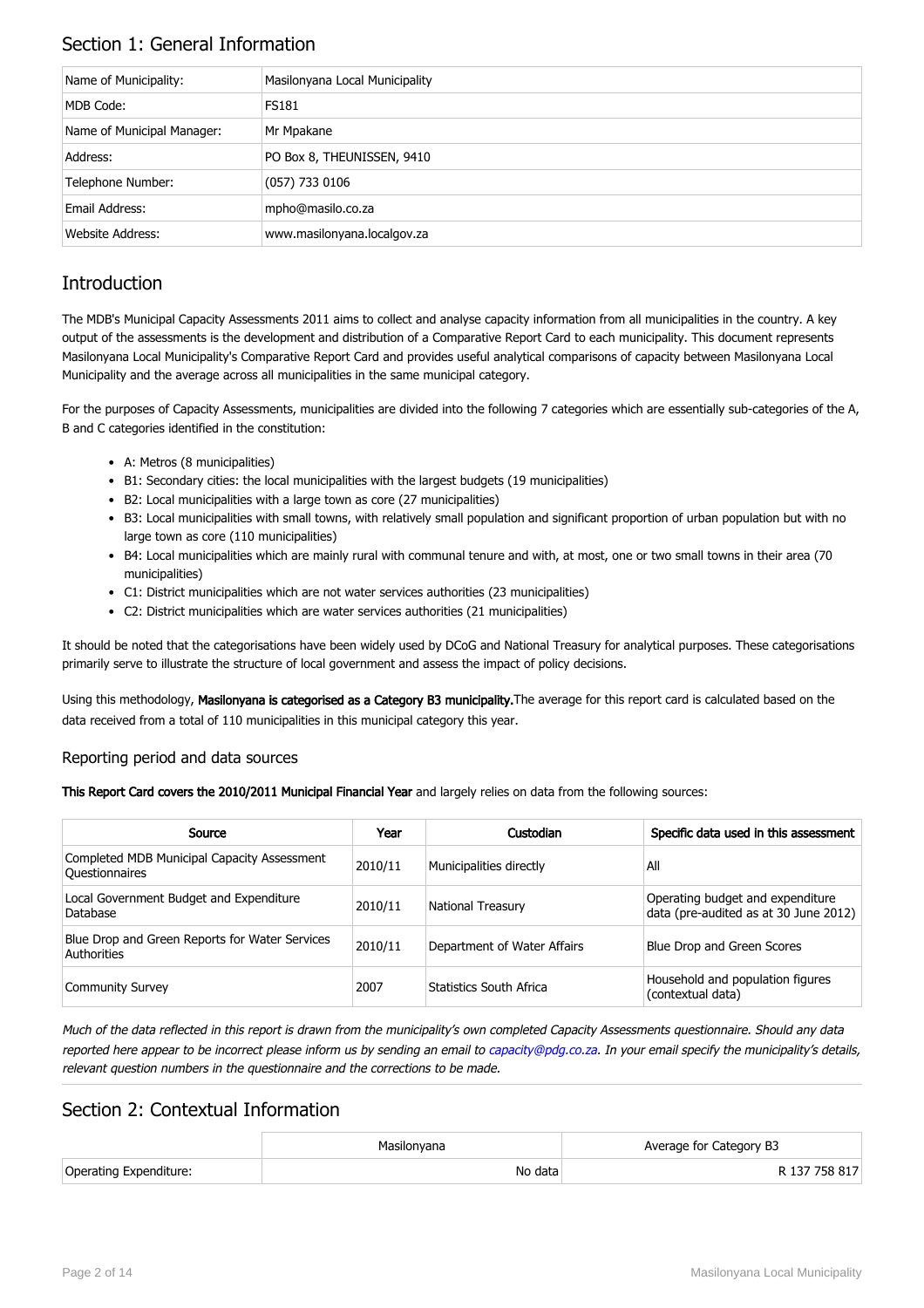# Section 3: Municipal Staffing

## Section 3.1: Staff Employment

|                         | Masilonyana   |          | Average for<br>Category B3 | 100 % -<br>80% |      | 13.% |  |
|-------------------------|---------------|----------|----------------------------|----------------|------|------|--|
|                         | <b>Number</b> | Percent  | Percent                    |                | 43 % | 21%  |  |
| Posts vacant - Unfunded | 364           | 43.2%    | 12.9%                      | $60 \%$        |      |      |  |
| Posts vacant - Funded   | 421           | $50.0\%$ | 21.1%                      | 40 % -         |      | 66%  |  |
| Posts filled            | 57            | 6.8%     | 66.0%                      | 20%            | 50 % |      |  |
| <b>TOTAL</b>            | 842           | 100.0%   | 100.0%                     | $0\%$          | 7%   |      |  |

Average for Category B3 Masilonyana

|                                                                  | Masilonvana | Average for Category B3 |
|------------------------------------------------------------------|-------------|-------------------------|
| Total number of staff employed                                   |             | 269                     |
| Ratio of staff employed relative to total number of posts filled | $0.0\%$     | 91.5%                   |

|                                                           | Masilonvana | Average for Category B3 |
|-----------------------------------------------------------|-------------|-------------------------|
| Total number of posts in organogram                       | 785         | 353                     |
| Funded vacancies as percent of all posts in organogram    | 53.6%       | 1 754.4%                |
| Funded vacancies as percent of filled posts in organogram | Error       | 28.0%                   |

### Section 3.2: Staff Exits

|                                                           | Masilonvana | Average for Category B3 |
|-----------------------------------------------------------|-------------|-------------------------|
| Total number of staff that left during the Financial Year |             | . 654                   |
| Percent of staff that left during the Financial Year      | 2.9%        | 6.8%                    |

|                               |         | Masilonyana |         |  |
|-------------------------------|---------|-------------|---------|--|
|                               | Number  | Percent     | Percent |  |
| <b>Dismissals</b>             | 0       | $0.0\%$     | 10.8%   |  |
| Resignations                  | 3       | 25.0%       | 23.9%   |  |
| Retirement                    | 5       | 41.7%       | 23.3%   |  |
| <b>Fnd of Contract Period</b> | 4       | 33.3%       | 11.6%   |  |
| Other                         | No data | No data     | 30.4%   |  |
| TOTAL                         | 12      | 100.0%      | 100.0%  |  |



## Section 3.3: Section 57 Staffing

|                                                                                    | Masilonyana | Average for Category B3 |
|------------------------------------------------------------------------------------|-------------|-------------------------|
| Percent of Section 57 posts filled                                                 | 80.0%       | 74.0%                   |
| Percent of Section 57 posts vacant for more than three months<br>during MFY        | 20.0%       | 27.8%                   |
| Percent of Section 57 Managers that have signed performance<br>agreements in place | 75.0%       | 109.6%                  |
| Percent of Section 57 Managers that have signed employment<br>contracts in place   | 75.0%       | 103.9%                  |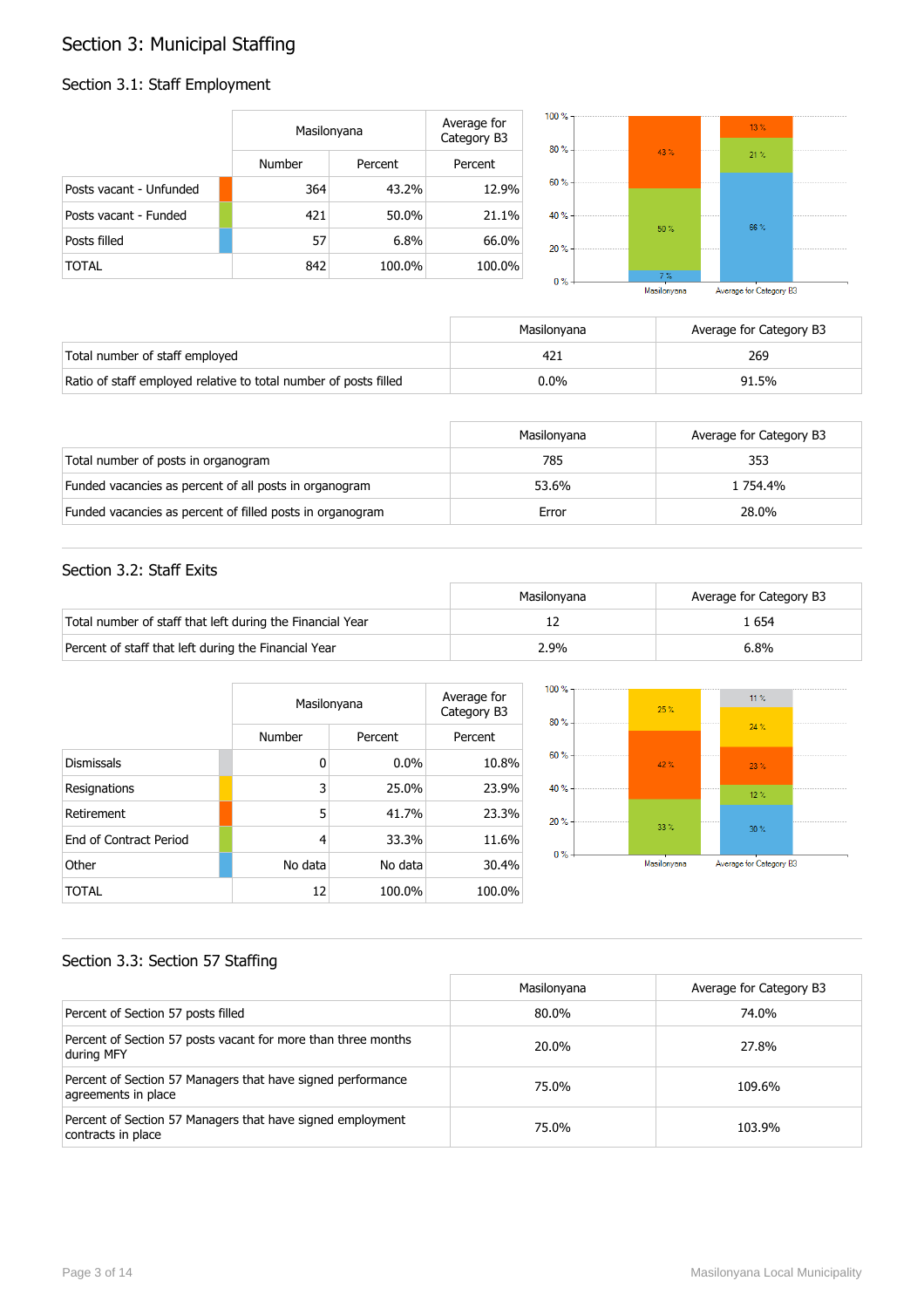### Section 3.4: Section 57 Exits

|                                                                      | Masilonvana | Average for Category B3 |
|----------------------------------------------------------------------|-------------|-------------------------|
| Total number of Section 57 staff that left during the Financial Year | No data     | 101                     |
| Percent of Section 57 Managers that left during the Financial Year   | $0.0\%$     | 22.3%                   |

#### Section 57 Managers that left due to:

|                        | Masilonyana | Average for<br>Category B3 |         |
|------------------------|-------------|----------------------------|---------|
|                        | Number      | Percent                    | Percent |
| <b>Dismissals</b>      | No data     | No data                    | 17.8%   |
| Resignations           | No data     | No data                    | 37.6%   |
| Retirement             | No data     | No data                    | 8.9%    |
| End of Contract Period | No data     | No data                    | 20.8%   |
| Other                  | No data     | No data                    | 14.9%   |
| TOTAL                  | No data     | No data                    | 100.0%  |



## Section 3.5: Staffing Skills Profile

|                                                                                        | Masilonyana | Average for Category B3 |
|----------------------------------------------------------------------------------------|-------------|-------------------------|
| Professional staff as percent of total staff *                                         | No data     | 4.2%                    |
| Number of staff: Registered Professional Engineers                                     | No data     | 42                      |
| Number of staff: Technologists                                                         | No data     | 29                      |
| Number of staff: Technicians                                                           | No data     | 282                     |
| Number of staff: Registered Planners                                                   | No data     | 48                      |
| Number of staff: Chartered Accountants                                                 | No data     | 9                       |
| Number of staff: Registered with the Institute of Municipal Finance<br><b>Officers</b> | No data     | 105                     |
| Number of staff: Professional staff                                                    | No data     | 1 0 0 9                 |
| Number of Registered engineers per 10 000 population                                   | No data     | 0.0683                  |
| Number of Technologists per 10 000 population                                          | No data     | 0.0471                  |
| Number of Technicians per 10 000 population                                            | No data     | 0.4584                  |
| Number of Registered planners per 10 000 population                                    | No data     | 0.0780                  |

\* Defined here as having at least an undergraduate degree from a University or a Technical University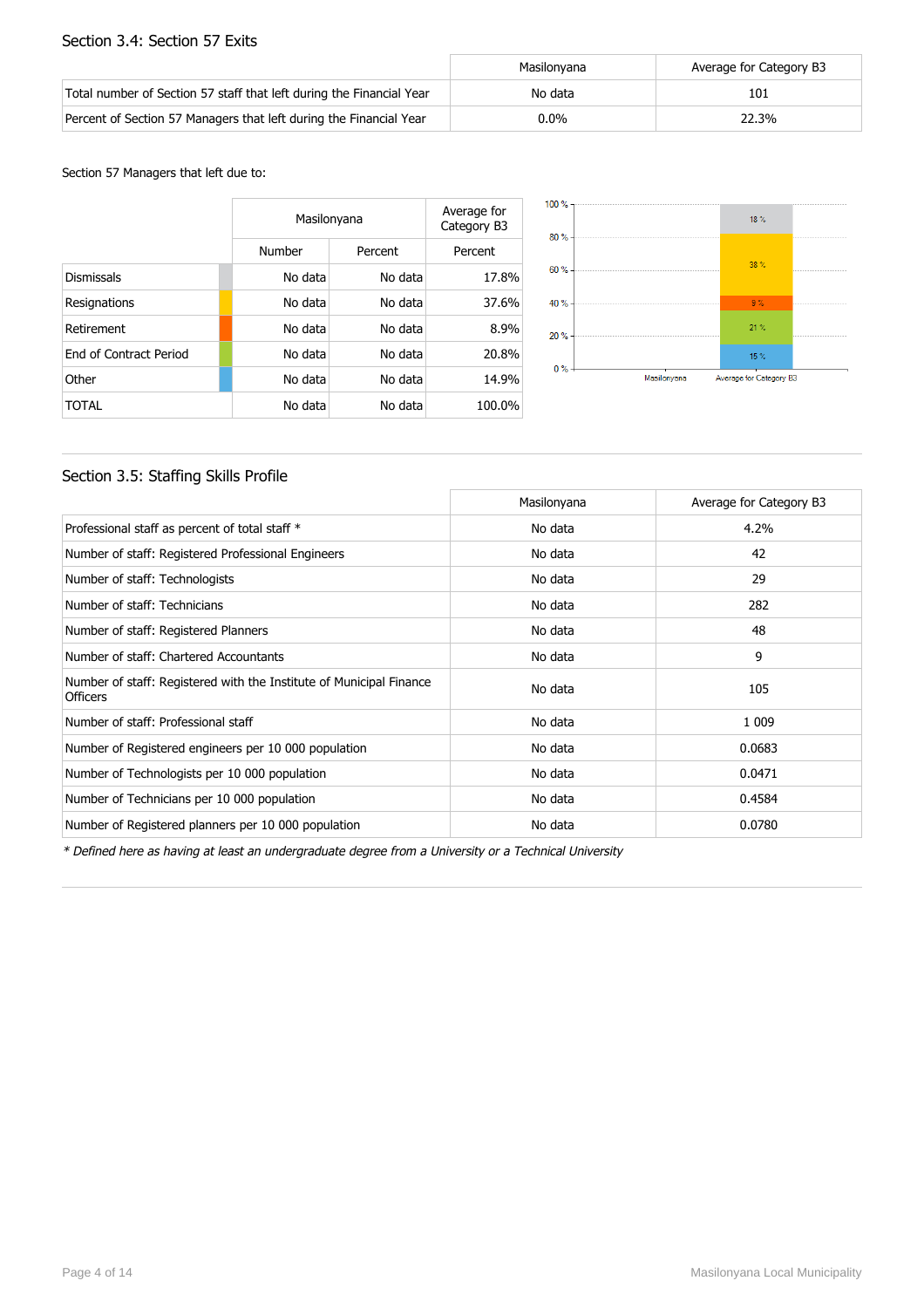# Section 4: Distribution by Function

|                                  | <b>Function Performed</b> | Percent of Staff | Average for<br>Category B3 | Percent of Operating<br>Expenditure | Average for<br>Category B3 |
|----------------------------------|---------------------------|------------------|----------------------------|-------------------------------------|----------------------------|
| Governance and Administration    | Yes                       | 9.9%             | 29.3%                      |                                     | 36.3%                      |
| <b>Water Services</b>            | Yes                       | 38.5%            | 14.1%                      |                                     | 13.4%                      |
| Electricity and Gas Reticulation | Yes                       | 1.0%             | 5.3%                       |                                     | 25.9%                      |
| <b>Municipal Transport</b>       | No                        | N/A              | 0.3%                       |                                     | 1.1%                       |
| Waste Management                 | Yes                       | 37.0%            | 14.6%                      |                                     | 4.7%                       |
| Roads and Stormwater Systems     | Yes                       | No data          | 11.2%                      |                                     | 5.6%                       |
| Community and Social Services    | Yes                       | 9.9%             | 11.5%                      |                                     | 4.9%                       |
| Planning and Development         | Yes                       | No data          | 1.5%                       |                                     | 0.5%                       |
| <b>Emergency Services</b>        | No                        | N/A              | 2.5%                       |                                     | 0.8%                       |
| Municipal Health                 | <b>No</b>                 | N/A              | 0.8%                       |                                     | 0.1%                       |
| Primary Health Care              | No                        | N/A              | 0.5%                       |                                     | 0.4%                       |
| Environmental Management         | No                        | N/A              | 0.9%                       |                                     | 0.3%                       |
| Economic Development             | Yes                       | 0.5%             | 1.8%                       |                                     | 2.4%                       |
| Housing                          | Yes                       | 3.1%             | 1.2%                       |                                     | 1.5%                       |
| Traffic and Policing             | No                        | N/A              | 4.6%                       |                                     | 2.0%                       |
|                                  |                           | 100 %            | 100 %                      | 100 %                               | 100 %                      |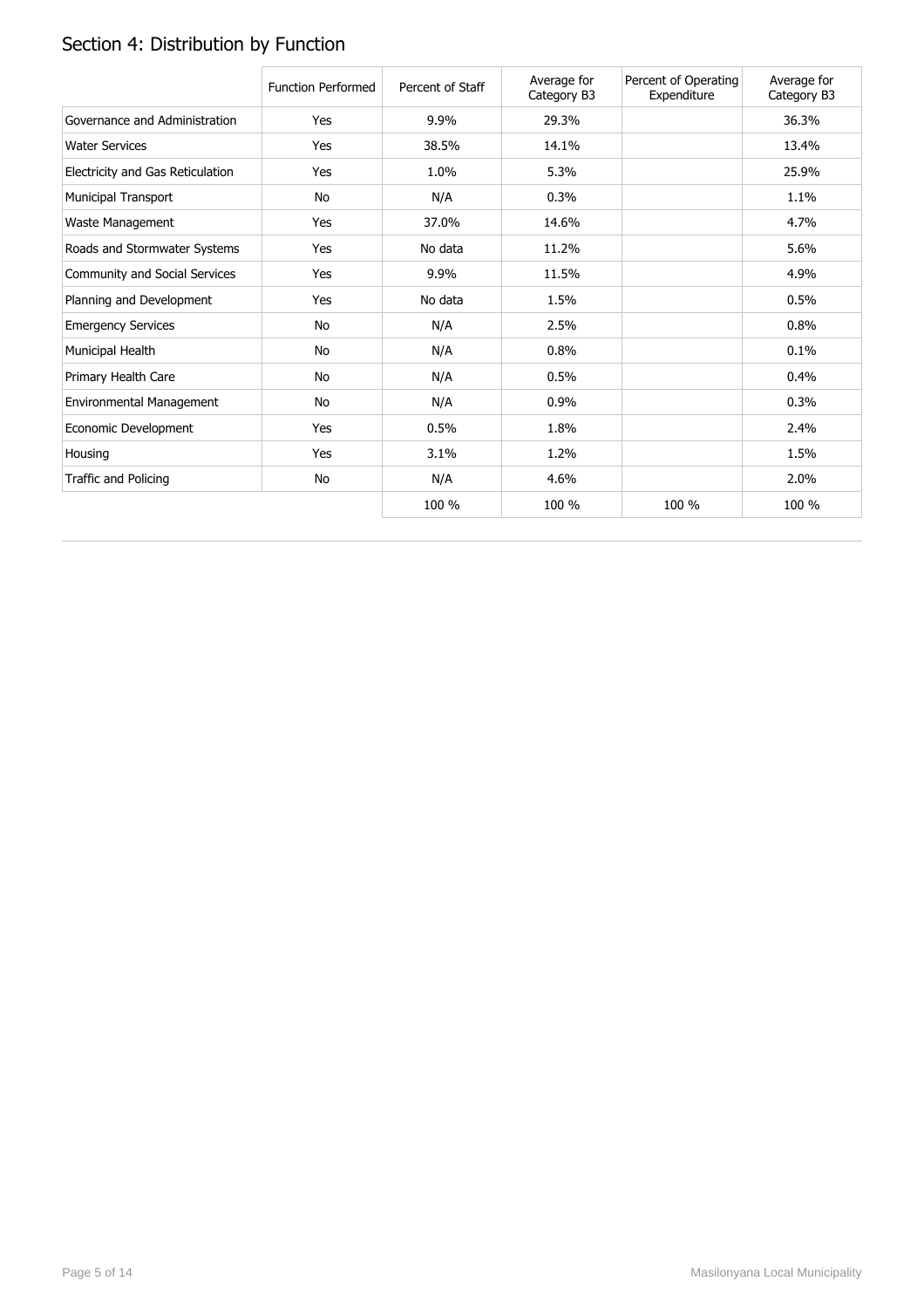# Section 5: Governance and Administration

| Municipality performs this function: |
|--------------------------------------|
|--------------------------------------|

## Resources

|                                             | Masilonyana | Average for Category B3 |
|---------------------------------------------|-------------|-------------------------|
| Staff per 10,000 population                 | 2.3720      | 10.7189                 |
| Operating Expenditure per 10,000 population | No data     | R 4 881 152             |

## Staffing Skills Profile

|                                                                                        | Masilonyana | Average for Category B3 |
|----------------------------------------------------------------------------------------|-------------|-------------------------|
| Percent of staff that are professional (i.e. have at least an<br>undergraduate degree) | 36.8%       | 15.4%                   |
| Percent of posts vacant                                                                | 12.4%       | 21.8%                   |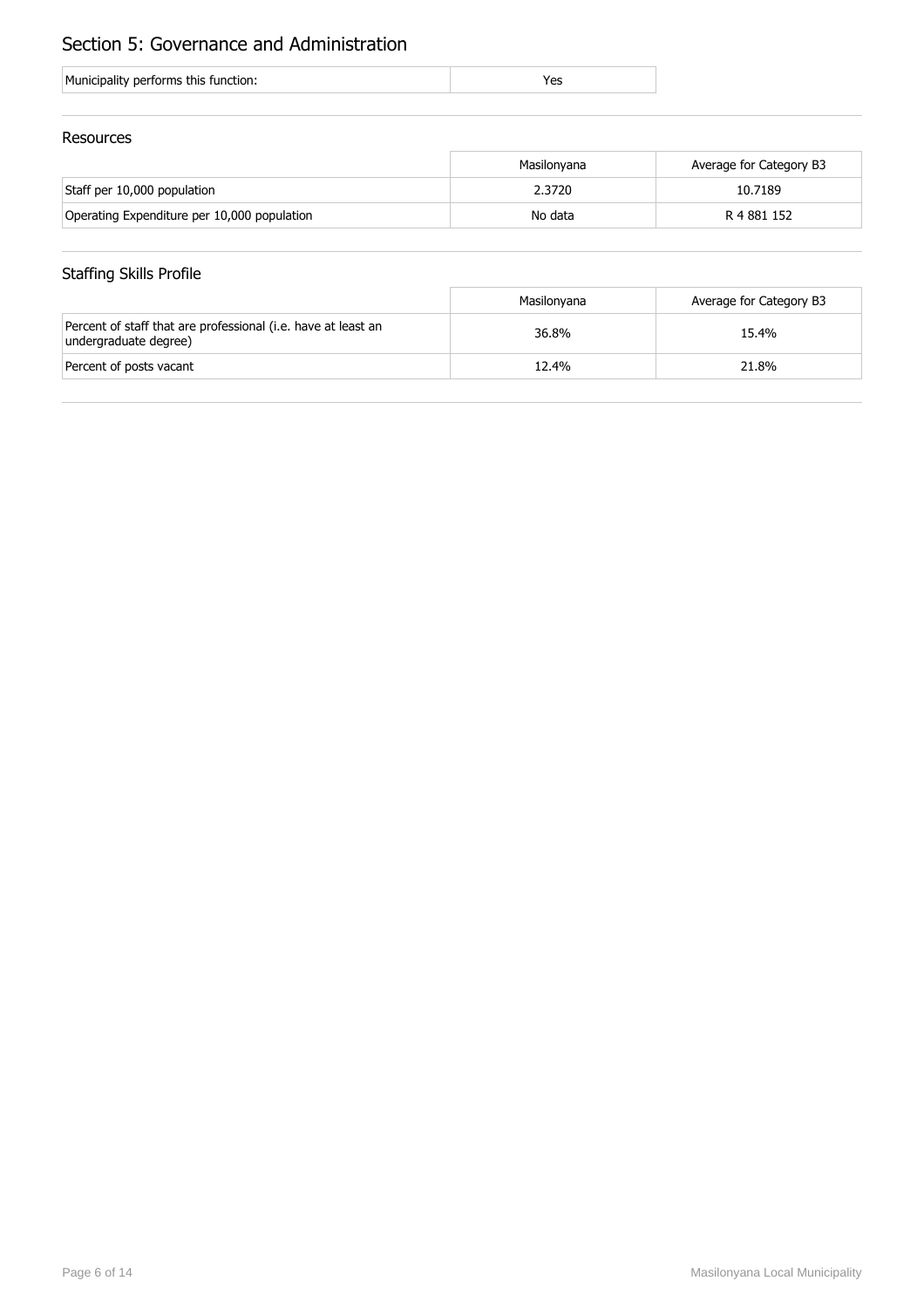# Section 6: Water Services

| Municipality performs this function:      | Yes |
|-------------------------------------------|-----|
| Municipality is water services authority: | Yes |
| Municipality is water services provider:  | Yes |

## Resources

|                                             | Masilonvana | Average for Category B3 |
|---------------------------------------------|-------------|-------------------------|
| Staff per 10,000 population                 | 9.2383      | 5.1725                  |
| Operating Expenditure per 10,000 population | No data     | R 1 800 776             |

# Staffing Skills Profile

|                                                                                        | Masilonyana | Average for Category B3 |
|----------------------------------------------------------------------------------------|-------------|-------------------------|
| Percent of staff that are professional (i.e. have at least an<br>undergraduate degree) | 6.8%        | 4.3%                    |
| Percent of posts vacant                                                                | 20.0%       | 21.9%                   |
| Number of Registered Professional Engineers                                            | No data     |                         |
| Number of Technologists                                                                | No data     |                         |
| Number of Technicians                                                                  | 3           |                         |
| Number of Registered Professional Engineers per 10,000 population                      | No data     | 0.09                    |
| Number of Technologists per 10,000 population                                          | No data     | 0.09                    |
| Number of Technicians per 10,000 population                                            | 0.37        | 0.14                    |

|                                                                                          | Masilonyana | Average for Category B3 |
|------------------------------------------------------------------------------------------|-------------|-------------------------|
| Was the WSDP adopted by Council as at 30 June 2011                                       | No data     |                         |
| Percent of population with at least basic access to water                                | No data     | 30.1%                   |
| Percent of population with at least basic access to sanitation                           | No data     | 29.5%                   |
| Percent of population provided with water connection for first time in<br>2010/2011      | No data     | $2.2\%$                 |
| Percent of population provided with sanitation connection for first<br>time in 2010/2011 | No data     | 2.4%                    |
| Non-revenue water                                                                        | No data     | $-52.2%$                |
| Real losses                                                                              | No data     | 31.4%                   |
| <b>Blue Drop Score</b>                                                                   | 6.5%        | 49.4%                   |
| Green Drop Score                                                                         | $0.0\%$     | 32.1%                   |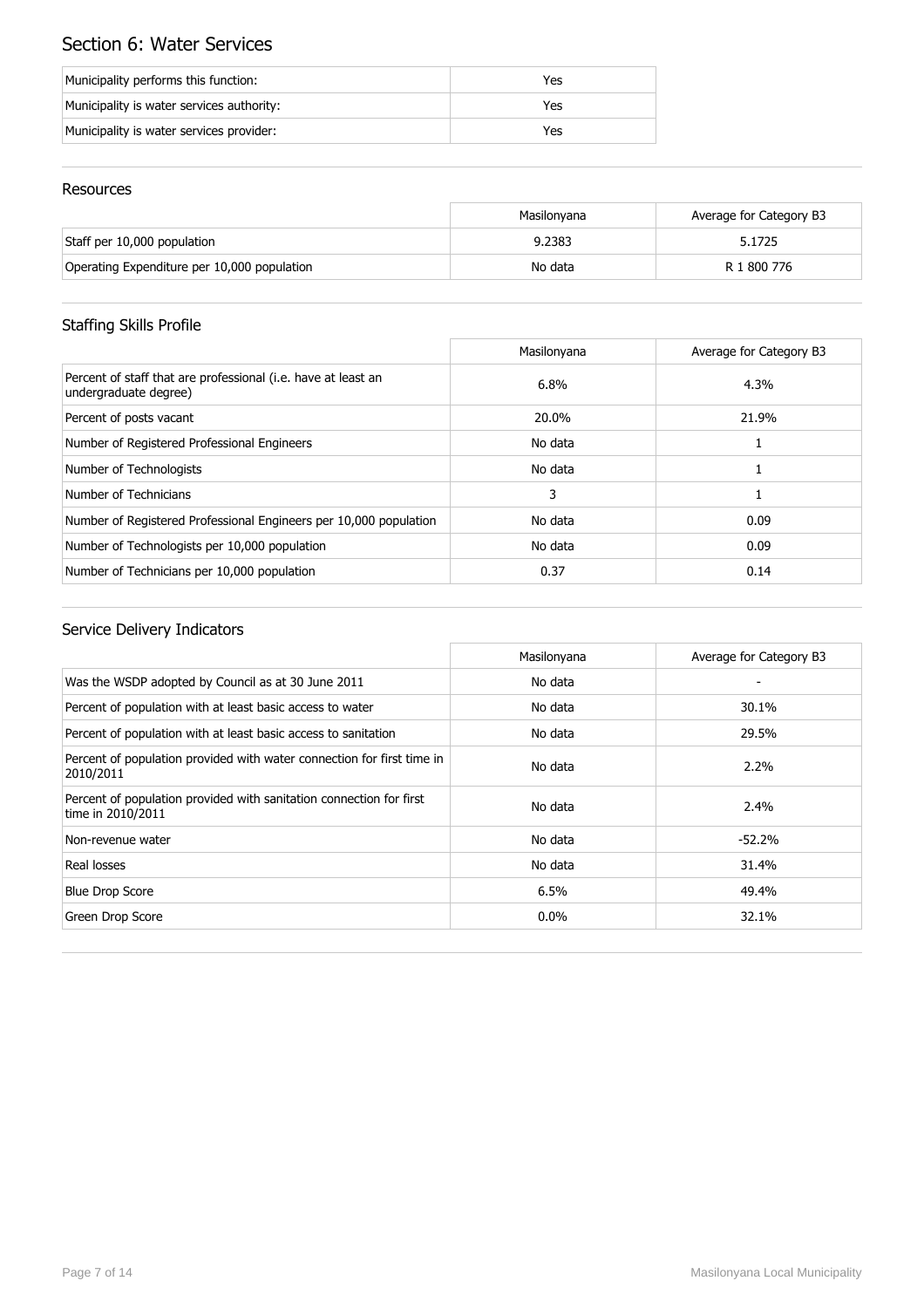# Section 7: Electricity and Gas Reticulation

### Municipality performs this function:

| Electricity     | 'es |
|-----------------|-----|
| Street lighting | res |

### Resources

|                                             | Masilonvana | Average for Category B3 |
|---------------------------------------------|-------------|-------------------------|
| Staff per 10,000 population                 | 0.2497      | 1.9458                  |
| Operating Expenditure per 10,000 population | No data     | R 3 484 933             |

## Staffing Skills Profile

|                                                                                        | Masilonyana | Average for Category B3 |
|----------------------------------------------------------------------------------------|-------------|-------------------------|
| Percent of staff that are professional (i.e. have at least an<br>undergraduate degree) | 50.0%       | 5.7%                    |
| Percent of posts vacant                                                                | 60.0%       | 20.6%                   |
| Number of Registered Professional Engineers                                            | 0           | 0                       |
| Number of Technologists                                                                | $\Omega$    | 0                       |
| Number of Technicians                                                                  | 0           |                         |
| Number of Registered Professional Engineers per 10,000 population                      | 0.00        | 0.03                    |
| Number of Technologists per 10,000 population                                          | 0.00        | 0.03                    |
| Number of Technicians per 10,000 population                                            | 0.00        | 0.23                    |

|                                                                             | Masilonyana | Average for Category B3 |
|-----------------------------------------------------------------------------|-------------|-------------------------|
| Percent of population that has access to electricity                        | No data     | 48.7%                   |
| Total number of new electricity connection points delivered in<br>2010/2011 | No data     | 681                     |
| Metering efficiency for electricity                                         | No data     | 79.0%                   |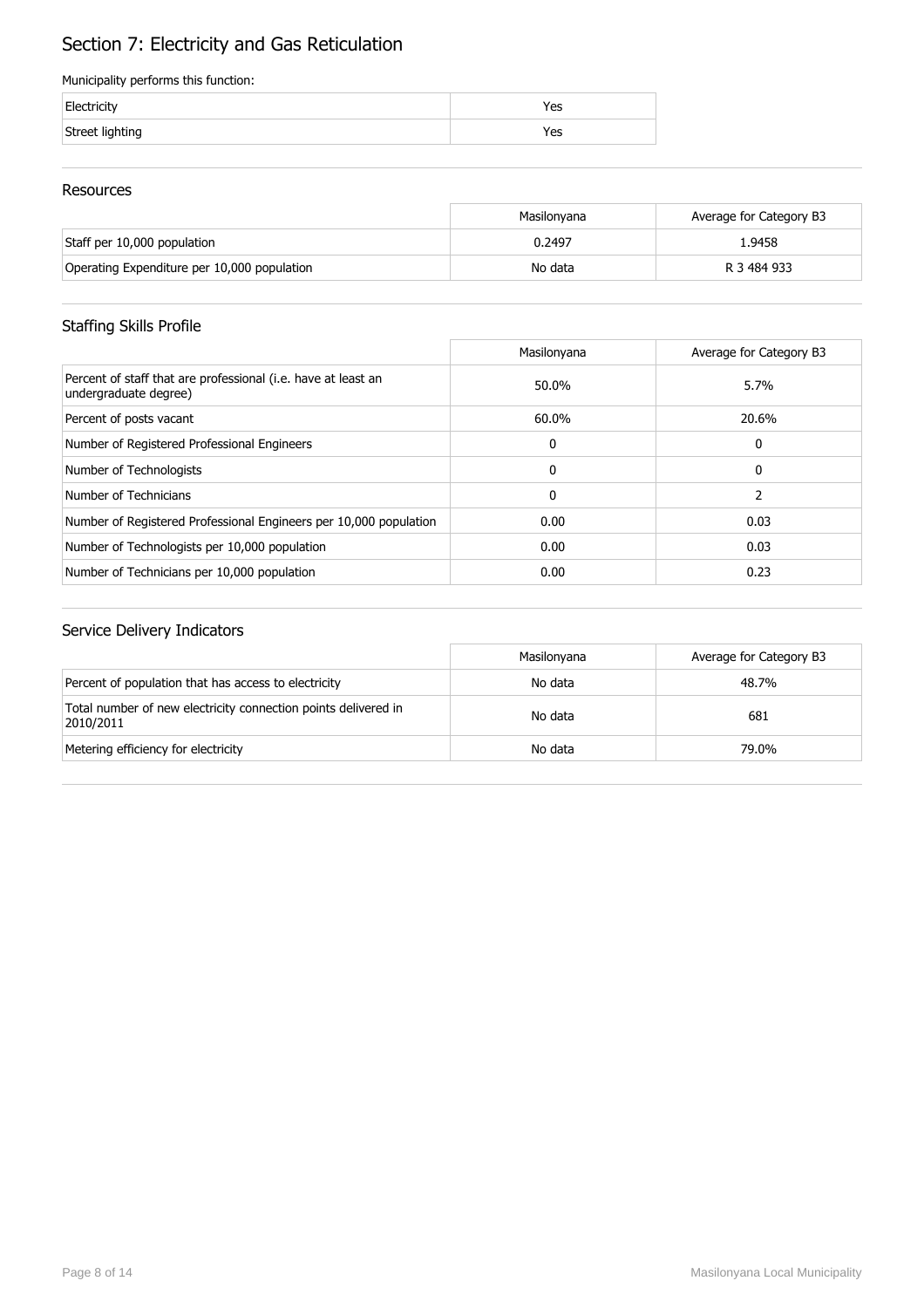# Section 9: Waste Management

### Municipality performs this function:

| Refuse removal                    | Yes |
|-----------------------------------|-----|
| Refuse dumps/solid waste disposal | Yes |
| Cleansing                         | No  |

### Resources

|                                                        | Masilonyana | Average for Category B3 |
|--------------------------------------------------------|-------------|-------------------------|
| Staff per 10,000 population                            | 8.8638      | 5.3465                  |
| Operating Expenditure per 10,000 population            | No data     | R 629 574               |
| By-laws in place                                       | Yes         |                         |
| By-laws enforced - urban (yes/no)                      | No data     | -                       |
| By-laws enforced - rural (yes/no)                      | No data     |                         |
| Self-assessment of how well by-laws are being enforced | No data     |                         |

## Staffing Skills Profile

|                                                                                        | Masilonyana  | Average for Category B3 |
|----------------------------------------------------------------------------------------|--------------|-------------------------|
| Percent of staff that are professional (i.e. have at least an<br>undergraduate degree) | 2.8%         | 1.8%                    |
| Percent of posts vacant                                                                | 26.8%        | 18.7%                   |
| Number of Registered Professional Engineers                                            | 0            | 0                       |
| Number of Technologists                                                                | $\Omega$     | 0                       |
| Number of Technicians                                                                  | $\mathbf{0}$ | 0                       |
| Number of Registered Professional Engineers per 10,000 population                      | 0.00         | 0.04                    |
| Number of Technologists per 10,000 population                                          | 0.00         | 0.01                    |
| Number of Technicians per 10,000 population                                            | 0.00         | 0.04                    |

|                                                                                                        | Masilonyana | Average for Category B3 |
|--------------------------------------------------------------------------------------------------------|-------------|-------------------------|
| Does the municipality have an approved Integrated Waste<br>Management Plan (IWMP)                      | No          |                         |
| Percent of of population eligible for weekly kerbside collection that<br>receive this level of service | No data     | 91.5%                   |
| Percent of municipal-owned landfill sites that are registered<br>according to ECA and Waste Act        | 20.0%       | 34.9%                   |
| Percent of waste recycled                                                                              | No data     | 14.9%                   |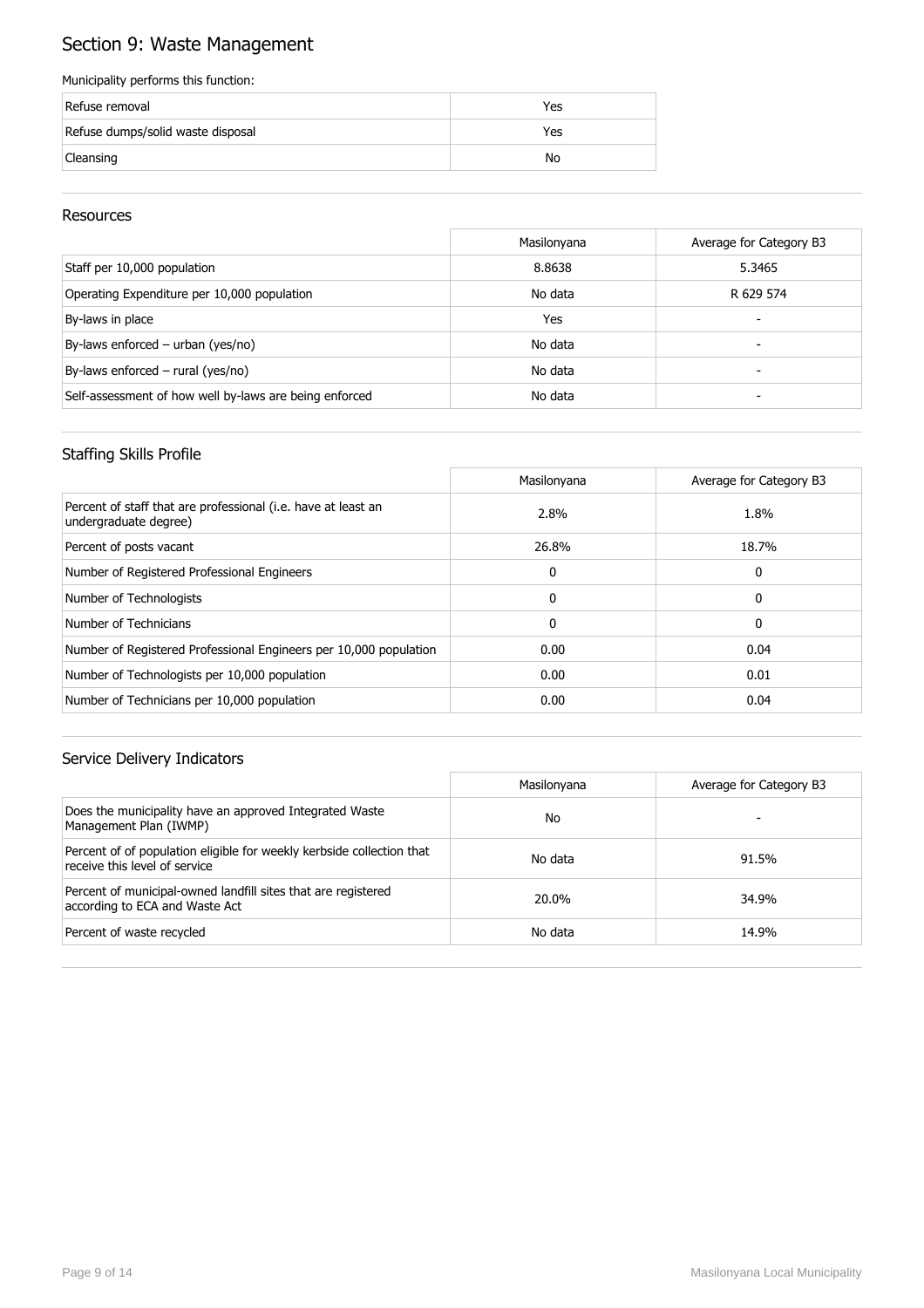# Section 10: Roads and Stormwater Systems

### Municipality performs this function:

| Municipal roads                        | Yes |
|----------------------------------------|-----|
| Stormwater systems in built-up areas   | Yes |
| Performs the 'District' roads function | Yes |

### Resources

|                                             | Masilonvana | Average for Category B3 |
|---------------------------------------------|-------------|-------------------------|
| Staff per 10,000 population                 | No data     | 4.0944                  |
| Operating Expenditure per 10,000 population | No data     | R 745 870               |

## Staffing Skills Profile

|                                                                                        | Masilonyana | Average for Category B3 |
|----------------------------------------------------------------------------------------|-------------|-------------------------|
| Percent of staff that are professional (i.e. have at least an<br>undergraduate degree) | No data     | 2.4%                    |
| Percent of posts vacant                                                                | No data     | 21.7%                   |
| Number of Registered Professional Engineers                                            | No data     | 0                       |
| Number of Technologists                                                                | No data     | 0                       |
| Number of Technicians                                                                  | No data     |                         |
| Number of Registered Planners                                                          | No data     | 0                       |
| Number of Registered Professional Engineers per 10,000 population                      | No data     | 0.03                    |
| Number of Technologists per 10,000 population                                          | No data     | 0.03                    |
| Number of Technicians per 10,000 population                                            | No data     | 0.07                    |
| Number of Registered Planners per 10,000 population                                    | No data     | 0.00                    |

|                                                   | Masilonvana | Average for Category B3 |
|---------------------------------------------------|-------------|-------------------------|
| Roads conditions for paved roads monitored        | No          |                         |
| Percent of paved roads that are very good or good | No data     | 28.1%                   |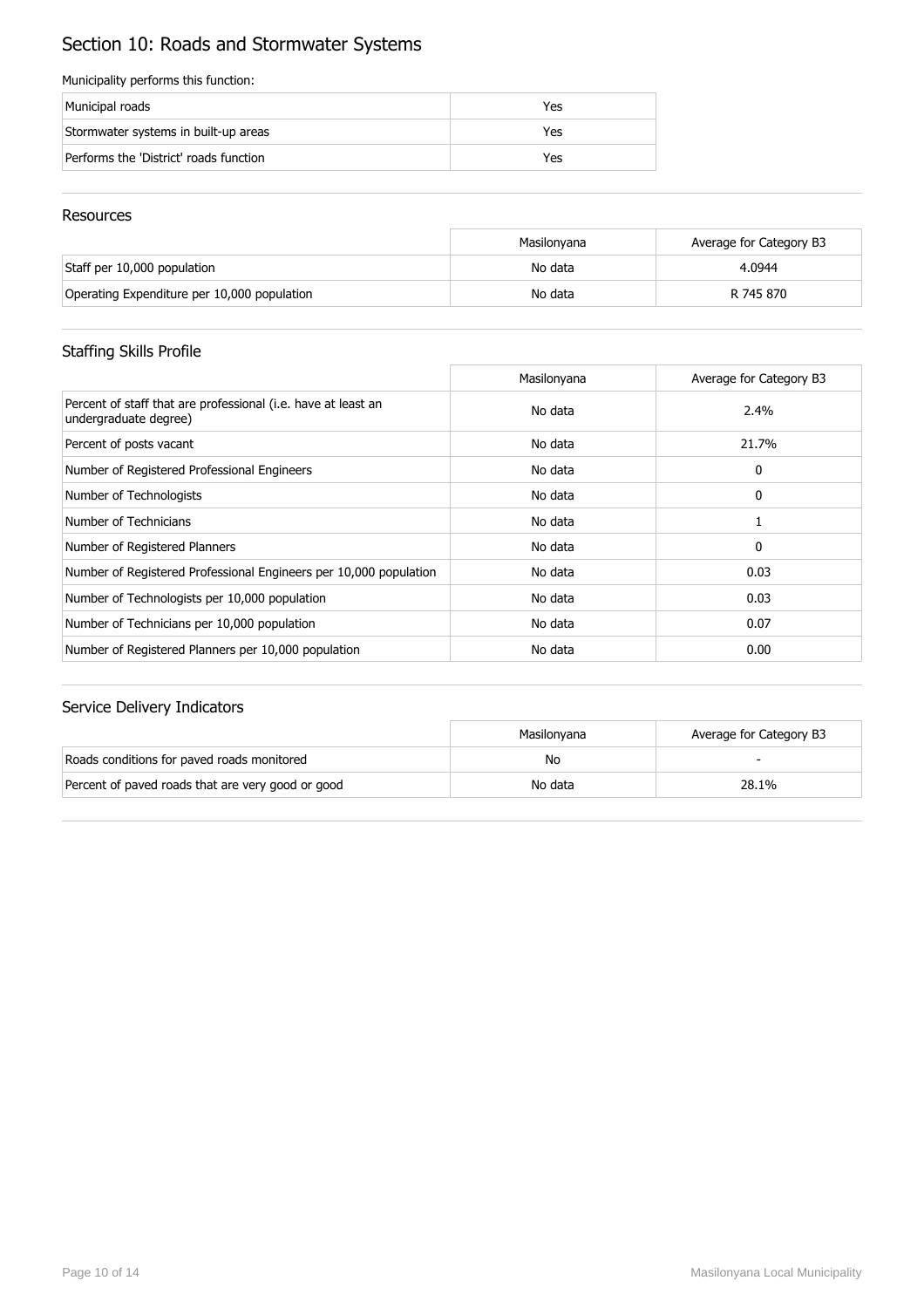# Section 11: Community and Social Services

| Municipality performs this function:        | Regulation & facilitation | Service provision |
|---------------------------------------------|---------------------------|-------------------|
| Beaches and amusement facilities            | No                        | No                |
| Local amenities                             | Yes                       | Yes               |
| Local sports facilities                     | Yes                       | Yes               |
| Municipal parks and recreation              | Yes                       | Yes               |
| Public places                               | Yes                       | Yes               |
| Child care facilities                       | No                        | No                |
| Cemeteries, funeral parlours and crematoria | Yes                       | Yes               |
| Libraries                                   | Yes                       | Yes               |
| <b>Museums</b>                              | No                        | No                |

## Resources

|                                             | Masilonvana | Average for Category B3 |
|---------------------------------------------|-------------|-------------------------|
| Staff per 10,000 population                 | 2.3720      | 4.2037                  |
| Operating Expenditure per 10,000 population | No data     | R 657 658               |

# Staffing Skills Profile

|                                                                                        | Masilonvana | Average for Category B3 |
|----------------------------------------------------------------------------------------|-------------|-------------------------|
| Percent of staff that are professional (i.e. have at least an<br>undergraduate degree) | $0.0\%$     | 6.2%                    |
| Percent of posts vacant                                                                | 36.7%       | 20.4%                   |

|                                                   | Masilonvana | Average for Category B3 |
|---------------------------------------------------|-------------|-------------------------|
| Number of sports facilities per 10,000 population | 2.37        | 1.43                    |
| Total area of all public space                    | No data     | 11 154 km2              |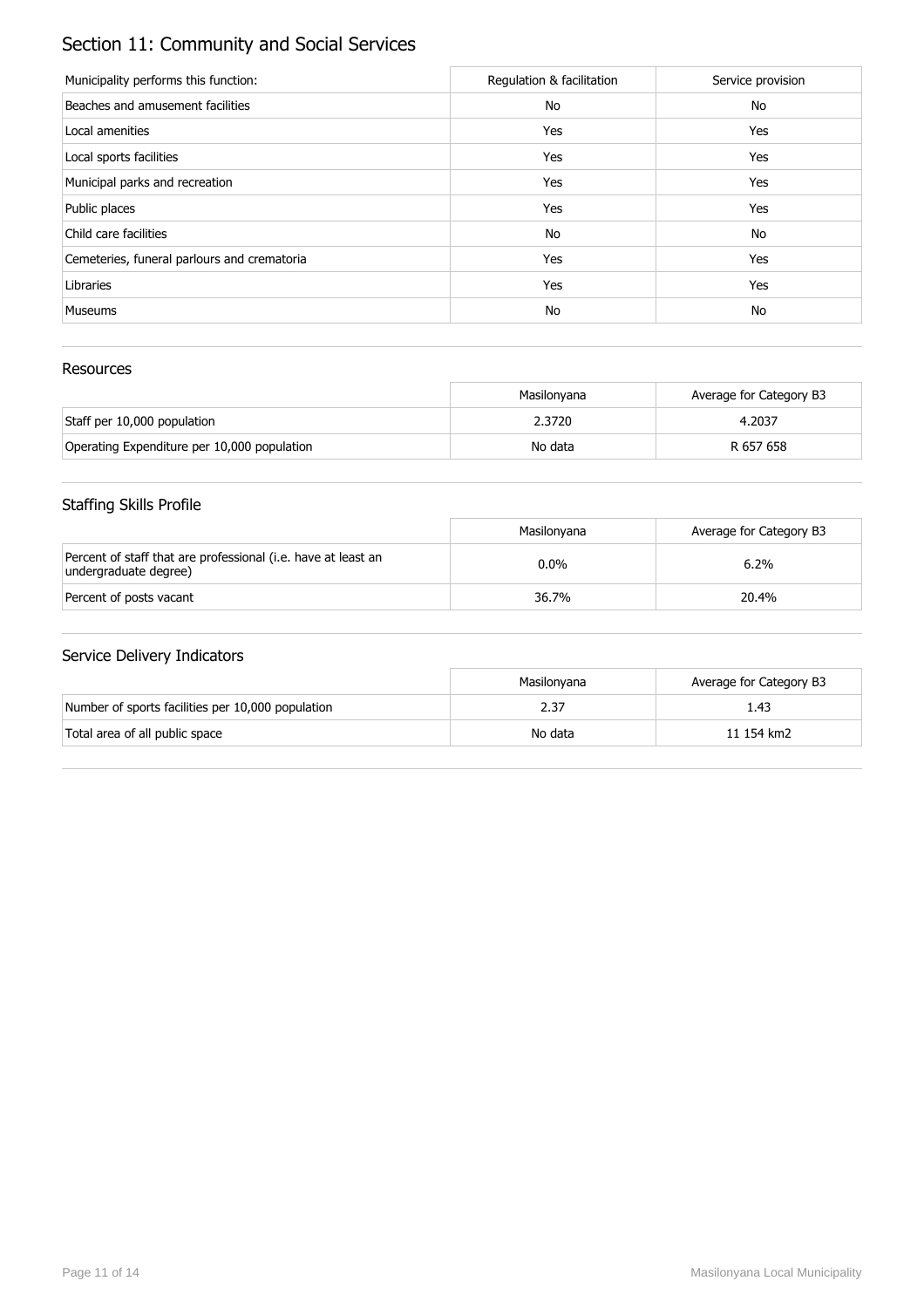# Section 12: Planning and Development

### Municipality performs this function:

| Municipal planning                            | Yes |
|-----------------------------------------------|-----|
| Building regulations                          | Yes |
| Land-use management                           | Yes |
| Property development (non-municipal property) | No  |

### **Resources**

|                                             | Masilonyana | Average for Category B3 |
|---------------------------------------------|-------------|-------------------------|
| Staff per 10,000 population                 | No data     | 0.5486                  |
| Operating Expenditure per 10,000 population | No data     | R 72 739                |

## Staffing Skills Profile

|                                                                                        | Masilonyana | Average for Category B3 |
|----------------------------------------------------------------------------------------|-------------|-------------------------|
| Percent of staff that are professional (i.e. have at least an<br>undergraduate degree) | No data     | 39.0%                   |
| Percent of posts vacant                                                                | No data     | 29.0%                   |
| Number of Registered Planners                                                          | No data     | 0                       |
| Number of Building Inspectors                                                          | No data     |                         |
| Number of Registered Planners per 10,000 population                                    | No data     | 0.05                    |
| Number of Building Inspectors per 10,000 population                                    | No data     | 0.14                    |

|                                                              | Masilonyana | Average for Category B3 |
|--------------------------------------------------------------|-------------|-------------------------|
| Percent of building plans submitted that were approved in FY | No data     | 92.6%                   |
| Average time taken to approve building plans (days)          |             | 23                      |
| Approved IDP in place                                        | No data     | -                       |
| Approved SDF in place                                        | Yes         | -                       |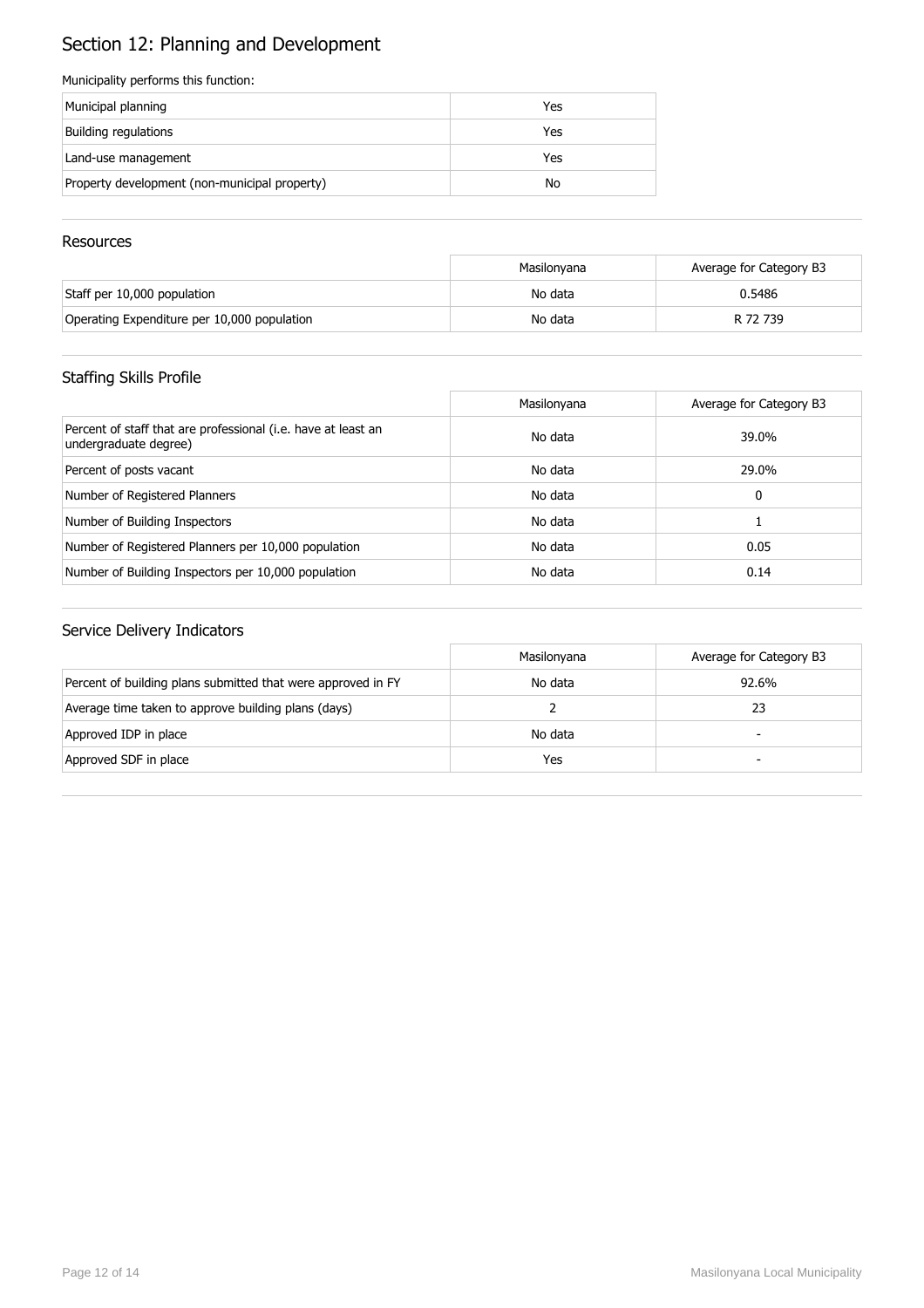# Section 17: Economic Development

| Municipality performs this function:                          | Regulation & facilitation | Service provision |
|---------------------------------------------------------------|---------------------------|-------------------|
| Local tourism                                                 | No                        | Yes               |
| Markets                                                       | No                        | No                |
| Abattoirs                                                     | No                        | No                |
| Trading regulations                                           | Yes                       | Yes               |
| Street trading                                                | Yes                       | No                |
| Billboards and the display of advertisements in public places | Yes                       | No                |
| Fences and fences                                             | Yes                       | No                |
| Control of undertakings that sell liquor to the public        | Yes                       | No                |
| Local economic development                                    | Yes                       | Yes               |

## Resources

|                                             | Masilonvana | Average for Category B3 |
|---------------------------------------------|-------------|-------------------------|
| Staff per 10,000 population                 | 0.1248      | 0.6510                  |
| Operating Expenditure per 10,000 population | No data     | R 324 123               |

# Staffing Skills Profile

|                                                                                        | Masilonvana | Average for Category B3 |
|----------------------------------------------------------------------------------------|-------------|-------------------------|
| Percent of staff that are professional (i.e. have at least an<br>undergraduate degree) | $0.0\%$     | 17.0%                   |
| Percent of posts vacant                                                                | 20.0%       | 25.7%                   |

|                                           | Masilonvana | Average for Category B3 |
|-------------------------------------------|-------------|-------------------------|
| By-laws in place                          | No          |                         |
| Self-assessment of enforcement of by-laws | No data     |                         |